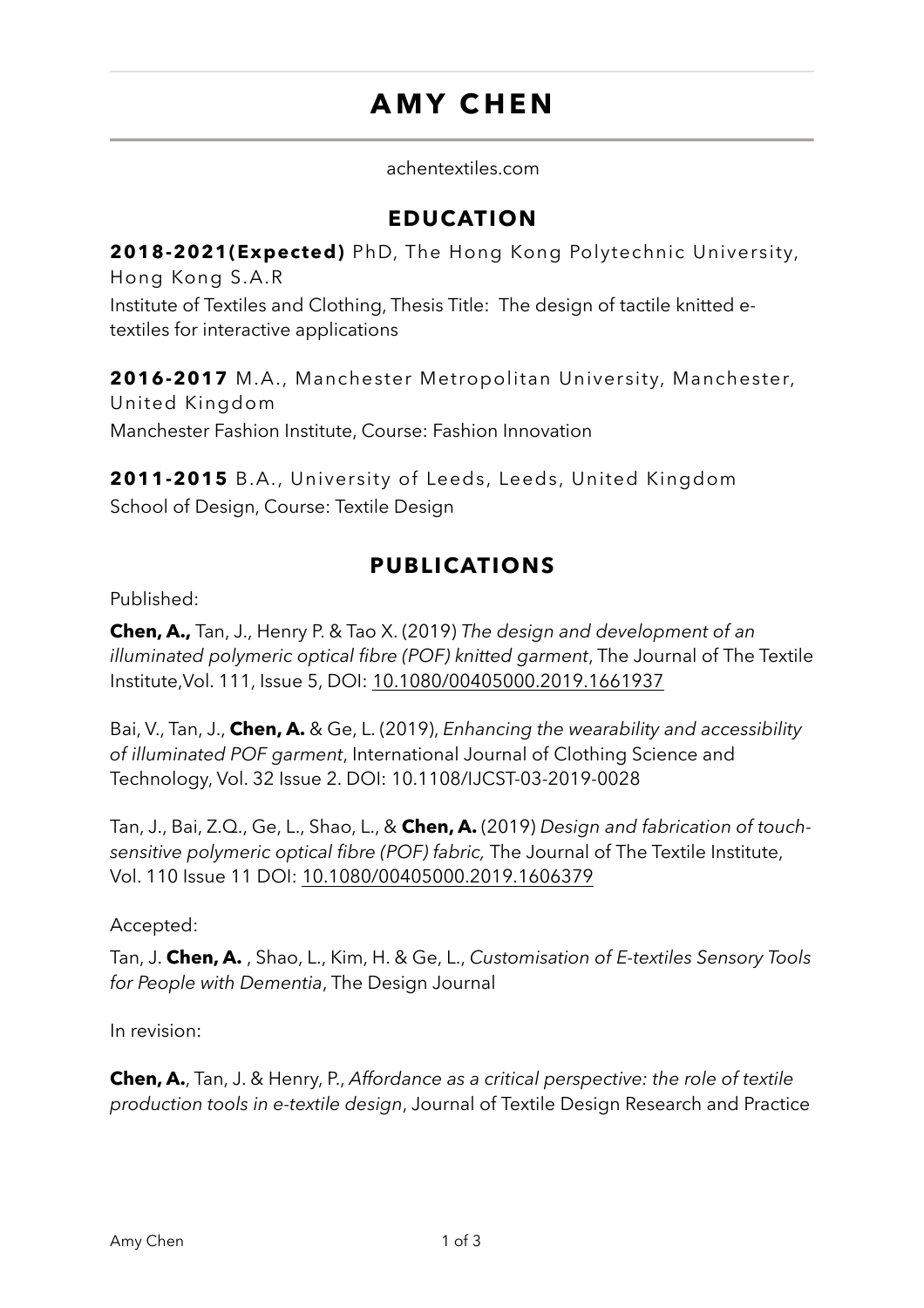Kim, H., **Chen, A.,** Tan, J., & Toomey, A., *Soft Switches for Multi-Sensory Environment*, Journal of Textile Design Research and Practice

## **AWARDS**

**2019** IFFTI Initiative awards – Research Student, \$2000 USD, International Foundation of Fashion Technology Institute (IFFTI) Conference 2019

# **CONFERENCE ACTIVITY**

**9-12 February 2020** Tangible, Embedded and Embodied Interaction (TEI) Conference, Sydney, Australia Graduate Student Consortium attendee

**8-12 April 2019** International Foundation of Fashion Technology Institute (IFFTI) Conference, Manchester, UK.

Paper presented: 'Style before technology: Rethinking the design process for Etextiles garments'

**3-6 July 2018** Artificial Intelligence on Fashion and Textiles Conference,, Hong Kong S.A.R Paper presented: 'Challenges in Knitted E-textiles'

# **TEACHING EXPERIENCE**

**2019** Teaching Assistant, Class: Foundations of Apparel Construction

#### **PATENT**

Tan, J., **Chen, A.**, "Illuminated knit fabric and illuminated apparatus", *China Utility Model Patent,* Application No. 201920218259.1, Filed on 21 February 2019

# **EXHIBITION**

**2019** Universal Materiality; The Hong Kong Museum of Medical Sciences, Hong Kong, December 2018 / Sheila C. Johnson Design Centre, New York. February 2019.

**2018** Sensory Wall at Gerontech Innovation Expo /Summit. Hong Kong Convention and Exhibition Centre, Hong Kong. November 2018.

**2018** CraftTech: Hybrid Frameworks for Smart Photonics Materials; The Hong Kong Museum of Medical Sciences, Hong Kong. March 2018